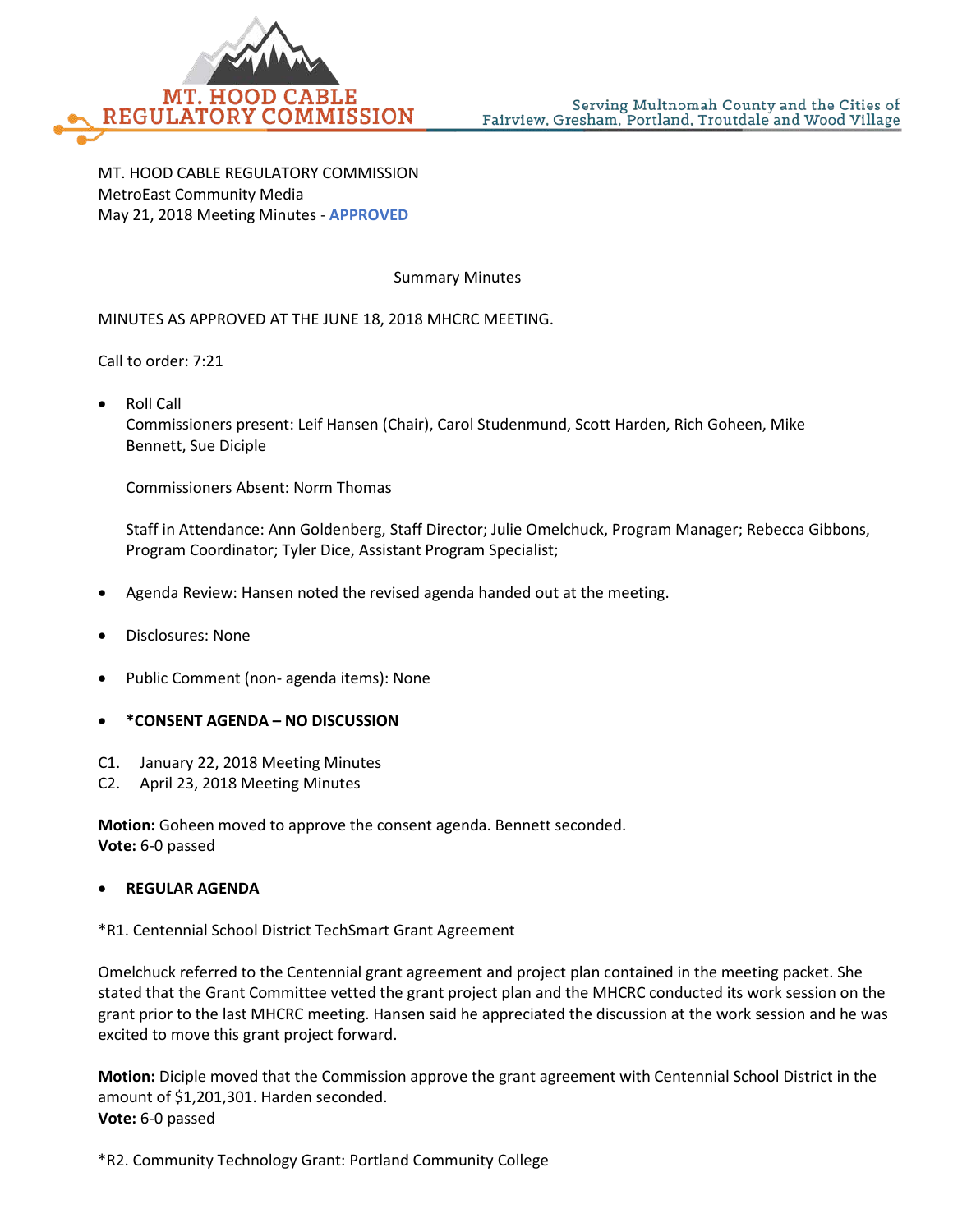Gibbons stated that at the January meeting, the MHCRC selected eight Pre-Applications to move forward in the Community Technology grant process. Gibbons said staff communicated Commissioners' input to Portland Community College (PCC), along with detailed instructions for completing a final application. Gibbons stated that after meeting with PCC to clarify grant project details, staff is recommending that the grant be approved. She noted that at the January meeting, all Commissioners agreed to move the PCC pre-application forward.

In response to a question from Studenmund, Gibbons stated that the difference between the original preapplication grant amount and the final grant was just over \$6,000.

**Motion:** Harden moved to approve the 2018 Community Technology Grant agreement with Portland Community College in the amount of \$39,324. Studenmund seconded. **Vote:** 6-0 passed

\*R3. MHCRC Recommendation: Portland/Open Signal Operations Funding Grant Agreement

Hansen explained that although the grant agreement for operations funding is between the Portland City Council and Open Signal, the Commission's role is to make a recommendation to City Council regarding support for the grant agreement scope of work and reporting requirements. Omelchuck noted she is still working through a few items in discussions with City of Portland staff and legal counsel. Omelchuck confirmed that the Commission's recommendation would be forwarded to the City Council, along with the City staff recommended grant agreement.

Hansen stated that the grant agreement was clear and easy to understand.

In response to questions from Bennett and Diciple, Justen Harn, Open Signal, stated that Open Signal can fulfill the scope of work and it supports a future vision for Open Signal.

**Motion:** Diciple moved that the Commission support the scope of work for the Open Signal grant agreement for operations funding from the City of Portland and forward a recommendation to the Portland Council for approval of a grant agreement with similar terms and conditions. Studenmund seconded. **Vote:** 6-0 passed

\*R4. FY2018-19 MHCRC Goals & Objectives

Goldenberg stated the meeting packet included draft goals and objectives for FY2018-19 based on the Commissioners discussions at its planning retreat in February.

Hansen thanked the Commission for the level of work they commit to and believes the goals & objectives support the Commission's mission.

**Motion:** Bennett moved to adopt FY2018-19 Goals and Objectives. Diciple seconded. **Vote:** 6-0 passed

\*R5. FY2018-19 MHCRC Fund Budget

Omelchuck stated that the Finance Committee reviewed and recommended the Commission adopt the FY2018- 19 MHCRC Fund budget and forward it to the Jurisdictions for approval. Omelchuck noted that revenues from the cable companies are starting to decline. The budget was built on updated projections based on actual revenues late last fiscal year and the first two quarters of this fiscal year. She said jurisdictional presentations are scheduled and she will send each Commissioner talking points, the approved fund budget, and the MHCRC annual report closer to the meeting dates.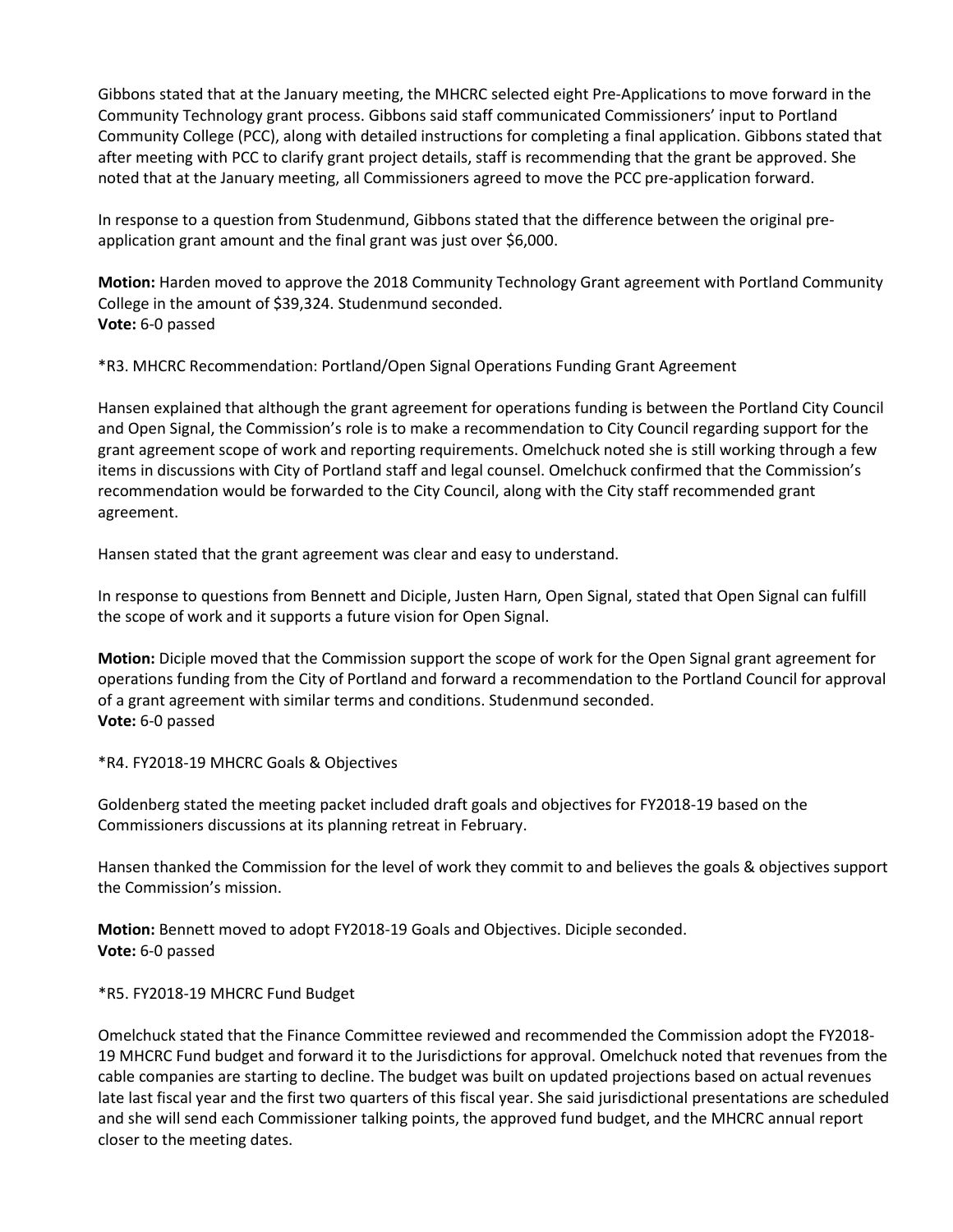## Open Signal Budget Presentation

Justen Harn, Open Signal, gave a brief overview of Open Signal's FY2018-19 budget. Harn noted that Open Signal made some adjustments due to the proposed City of Portland's operations funding cut. Harn stated that revenues from the new membership program are trending higher than expected.

## MetroEast Community Media Budget Presentation

Marty Jones, MetroEast, gave a brief overview of MetroEast's FY2018-19 budget. Marty stated that MetroEast has utilized its "rainy day" fund to cover some expenses. In a response from Studenmund, Jones stated that to diversify savings, MetroEast moved \$400,000 from its investment account to a money market account. In a response to a question from Hansen, Jones stated that MetroEast's investments total roughly \$1 million. In a response to a question from Bennett, Jones stated MetroEast is working with the City of Gresham and the Rockwood neighborhood association about the possibility of the Rockwood DIY location becoming a permanent location and MetroEast might use capital funds on this project.

Diciple said she is amazed at the high value Jones and Harn continue to bring to the community media centers and she's impressed at the integration of new technology.

**Motion:** Diciple moved to adopt the FY2018-19 MHCRC Fund Budget and forward it to the member Jurisdictions with a recommendation for approval. Harden seconded. **Vote:** 6-0 passed

\*R6. Authorize FY2017- 18 Contingency for Draft Financial Process Review

**Motion:** Studenmund moved to approve up to \$5,000 from contingency for the draft financial process review. Harden seconded. **Vote:** 6-0 passed

- Staff Activity Reports and Updates
	- FCC/Federal/State public policy updates

Goldenberg stated that FCC Commissioner Clyburn resigned and a replacement has not yet been named. The cable industry has filed ex-party communication asking the FCC to decide the question of: "Does cable companies' wireless equipment attached to their cable lines considered covered under cable franchises and service?" The FCC Broadband Deployment Advisory Committee (BDAC) has proposed a model franchise for states and municipalities, which is unfavorable to local government and will impact the Wi-Fi deployment.

Goldenberg noted an Oregon Ballot Measure 40, a constitutional amendment asking that the State prohibit internet providers from providing varying speeds based on content and payment. Currently, ballot measure advocates are gathering signatures. In a response to a question from Goheen, Goldenberg stated that the Oregon legislature initiated the ballot measure.

- FY2018-19 Budget process/information No further discussion.
- Community Media grant agreement renewals

Omelchuck reported on the May 18 open house regarding the grant renewals attended by Open Signal and MetroEast staff, several Commissioners, and MHCRC staff. She stated both grant agreements would be presented to Commission in June.

• TechSmart Initiative

Omelchuck noted the David Douglas School District grant agreement work session immediately preceding the MHCRC meeting and a final grant agreement should be ready for action at the June Commission meeting. She is also beginning discussions with Parkrose School District and Reynolds School District for the second round of TechSmart funding.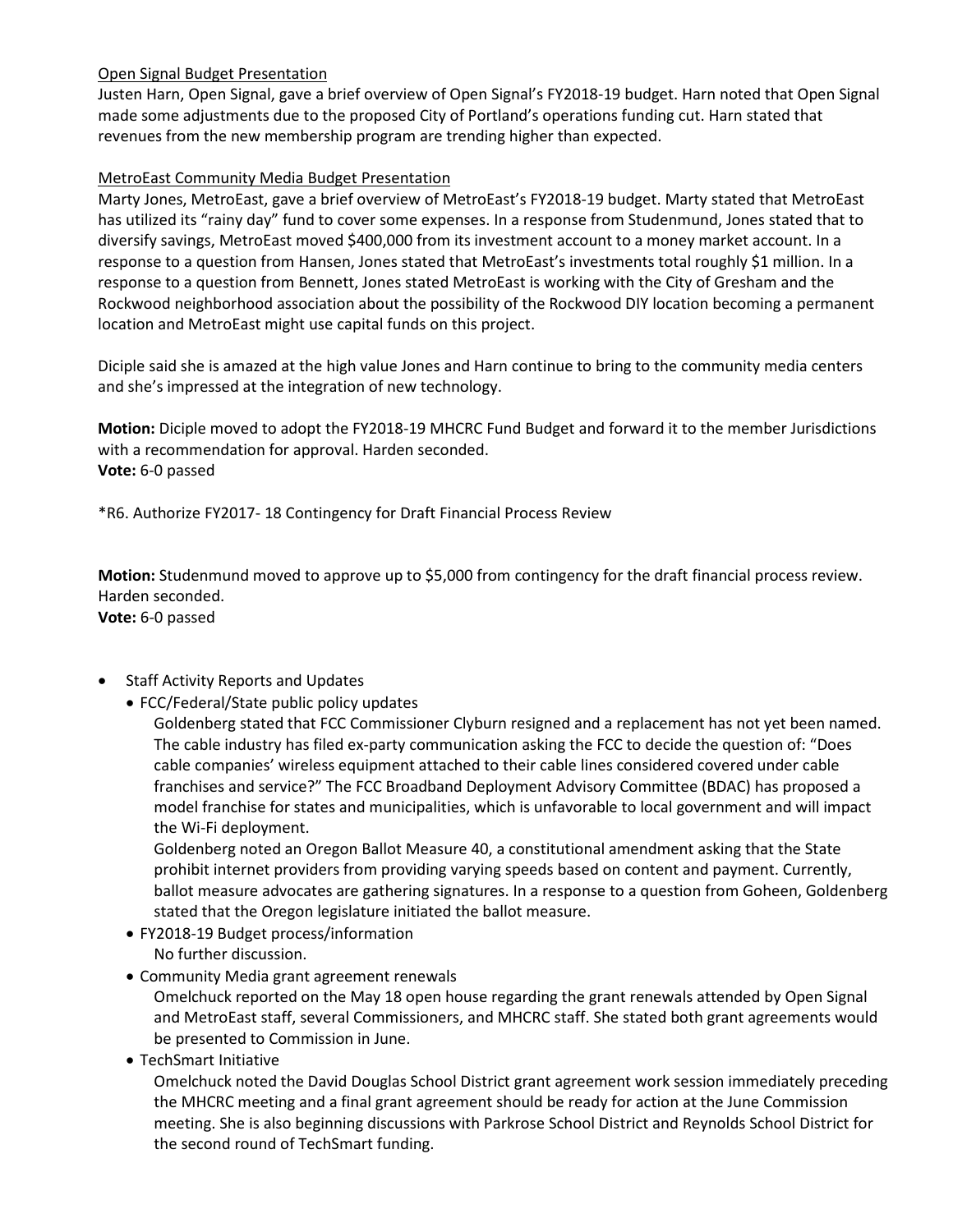- Digital Inclusion Week & Summit recap
	- Gibbons described the activities of Digital Inclusion Week. She stated that the Portland City Council proclamation and the all-day Summit was a huge success with roughly 120 attendees, representing 68 organizations.
- Commissioner Reappointments Studenmund and Bennett have both been reappointed to the Commission for three-year terms.
- Committee Reports
	- Finance Committee None
	- Grant Committee None
	- Ascertainment Committee None
	- Open Signal Board Appointee Diciple attend the Open Signal community visioning session. Studenmund attended the April Board meeting and she noted the diversity of the board members.
	- MetroEast Board Appointee None
- New business; Commissioner Open Comment

Hansen mentioned he has directed staff to seek short-term legal counsel services. Harden provided additional information about Ballot Measure 40.

• Meeting Schedule

June 18 – Open Signal July/August - recess

- Franchisee Activity Report
	- Frontier Nicha Carlson introduced herself as the installation manager for Frontier.
	- Comcast Tim Goodman gave an overview of the Comcast local investment report. Comcast sponsored for The Boys and Girls Club and PPS All Hands Raised. 14 of the 60 Comcast scholarship recipients are in the MHCRC footprint. In response to a question from Diciple about the Internet Essentials program and its expansion and qualification requirements in the Portland market, Goodman stated he will be in contact with MHCRC staff and provide an update at the next meeting. Omelchuck thanked Goodman for resolving an I-net issue quickly.
	- CenturyLink Samantha Ridderbusch noted that CenturyLink's CEO is retiring and the COO is taking the position. CenturyLink will be matching employee non-profit donations dollar for dollar, up to 1 million dollars June 4-15.

Torry Somers, Vice President & Legal Affairs, stated that with the growth of Over the Top (OTT) services and content costs, CenturyLink will no longer offer Prism services once its current franchise agreement expires. Along with this explanation, Somers handed out an info sheet outlining the cost on continuing Prism service versus converting to OTT. He explained that about a year ago CenturyLink sent a letter to staff requesting to extend the franchise; no action was taken to extend; and CenturyLink rescinded its request in March 2018. In response to a question from Hansen, Somers stated CenturyLink would transition cable TV subscribers to partner products such as DirecTV or AT&T once the franchise expires in 2021. He said the Prism product wind down is nationwide, not just in the Portland market, but CenturyLink would continue to honor its current franchise. In response to a question from Omelchuck, Somers stated that if someone requests Prism service and is qualified for Prism, CenturyLink will still provide this service, however, it might be more cost effective for a subscriber to opt for a partner subscription.

- Reliance Connects None
- PEG Provider Activity Report
	- MetroEast Community Media Marty Jones presented a short video.